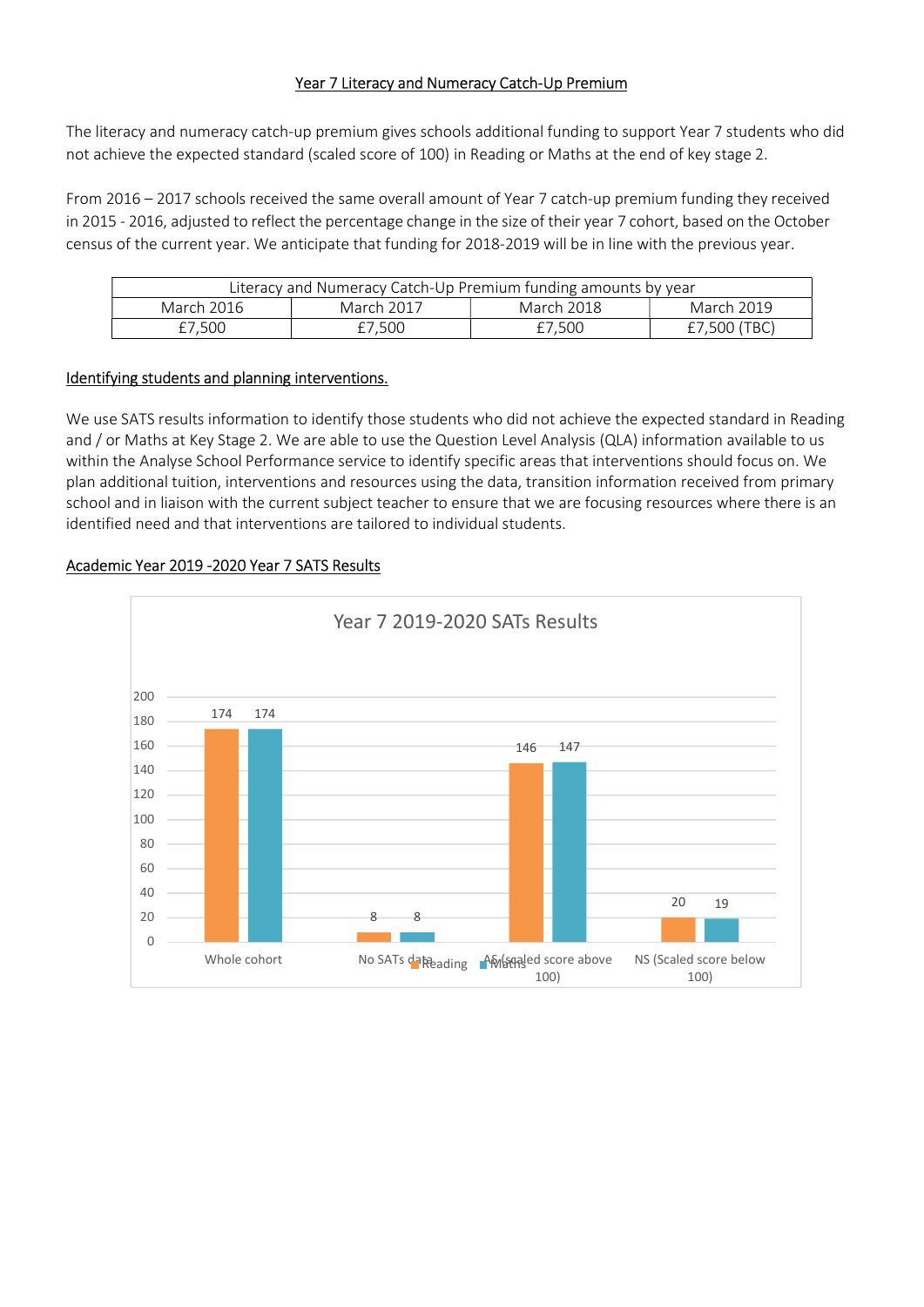### Academic Year 2019-2020 Year 7 Catch-Up Students



# 2019 – 2020 Planned Interventions

- Lexia Reading Programme. Access to the Reading Programme both in early morning sessions within school and at home.
- Targeted one-to-one or small group literacy / numeracy sessions with a qualified teacher. The block of sessions begin and end with an assessment, which highlights where progress has been made and where there may be a need for further or follow up sessions.
- Additional resources for one-to-one / small group sessions
- Bedrock Learning Vocabulary. All students in KS3 & 4 are using Bedrock Learning Vocabulary Programme as part of a whole school approach to improve reading, extend vocabulary and promote exposure to aspirational texts.
- Focused early morning / lunchtime literacy and numeracy interventions within the Learning Support Department.
- MFL withdrawal to provide additional literacy and numeracy lessons for very small numbers of students dependent on need.
- After school Study Support sessions to complete homework and develop core subject skills in a supported environment.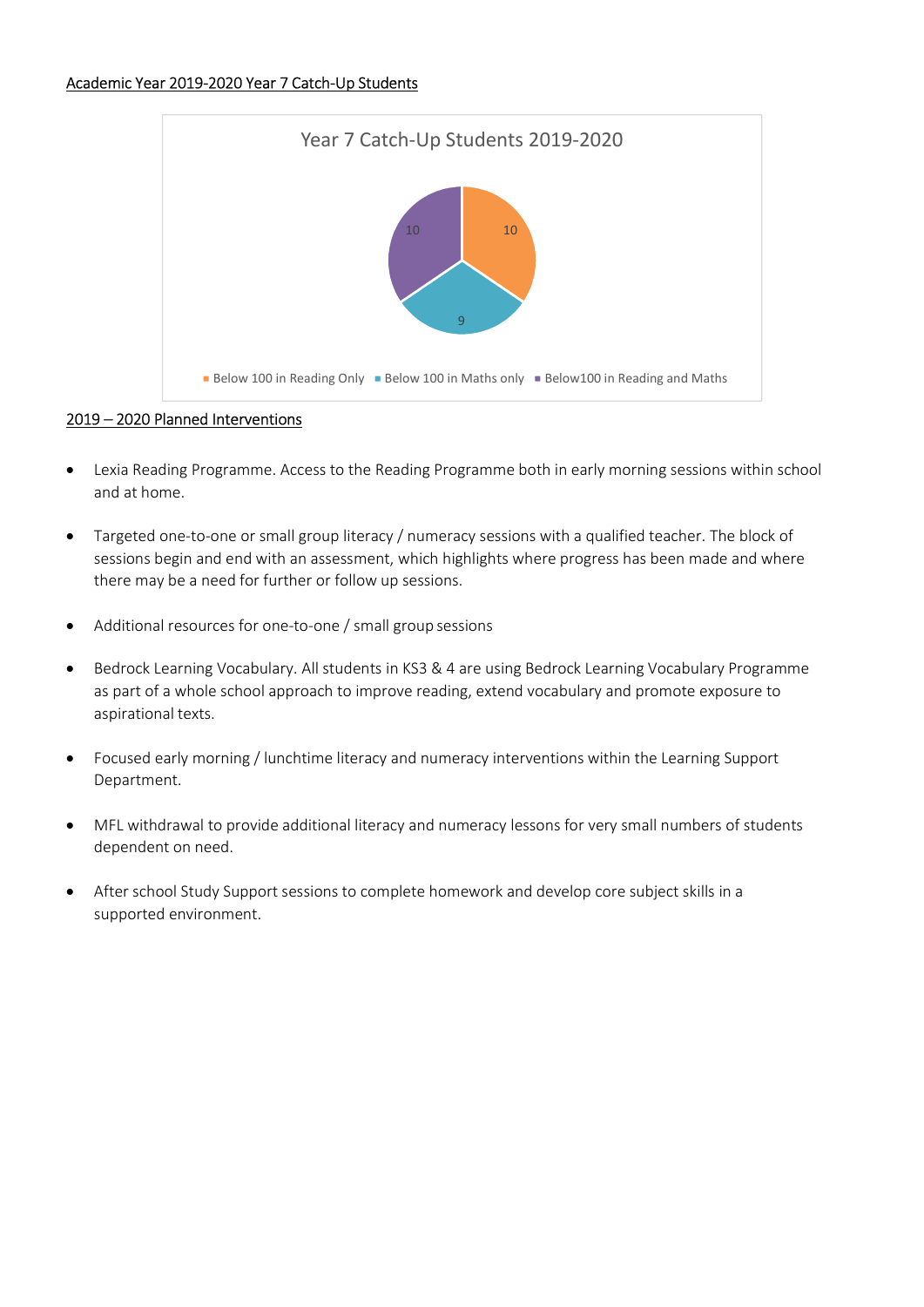

For the academic year 2018 – 2019, the funding was used to provide:

- Lexia Reading Programme. Access to the Reading Programme both in early morning sessions within school and at home.
- Targeted one-to-one or small group literacy / numeracy sessions with a qualified teacher. The block of sessions begin and end with an assessment, which highlights where progress has been made and where there may be a need for further or follow up sessions.
- Additional resources for one-to-one / small group sessions
- Bedrock Learning Vocabulary. All students in KS3 & 4 are using Bedrock Learning Vocabulary Programme as part of a whole school approach to improve reading, extend vocabulary and promote exposure to aspirational texts.
- Focused early morning / lunchtime literacy and numeracy interventions within the Learning Support Department.
- MFL withdrawal to provide additional literacy and numeracy lessons for very small numbers of students dependent on need.
- After school Study Support sessions to complete homework and develop core subject skills in a supported environment.